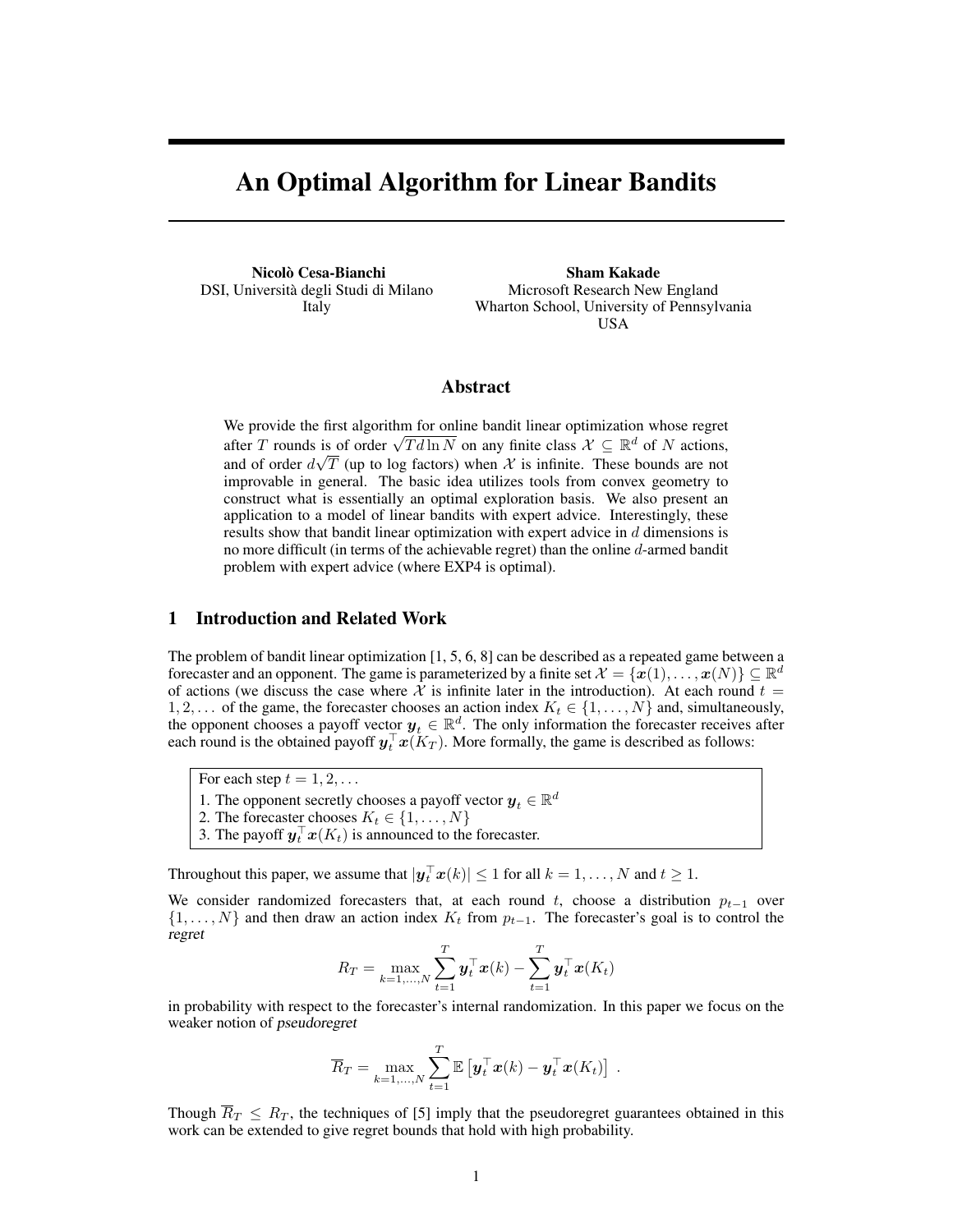This work provides an algorithm with essentially optimal regret, both in terms of  $T$  and  $d$ . In particular, [8] shows that for all  $d \geq 1$  there exists a set  $\mathcal{X} \subseteq \mathbb{R}^d$  of size  $N = 2^d$  such that particular, [8] shows that for all  $a \ge 1$  there exists a set  $A \subseteq \mathbb{R}^2$  of size  $N = 1$ <br> $\overline{R}_T = \Omega(d\sqrt{T})$ . Hence, our upper bound  $\mathcal{O}(\sqrt{Td\ln N})$  is not improvable, in general.

#### 1.1 A template algorithm based on hedge

Two previously proposed forecasting strategies for this problem are GeometricHedge [8] and its variant ComBand [6]. Both strategies extend to the linear bandit case the Exp3 strategy of [2], and choose the sampling distribution  $p_t$  as a mixture  $(1-\gamma)q_t+\gamma\mu$ . The fixed "exploration distribution"  $\mu$  is used to control the range of the estimates of the payoff vectors, and the way  $\mu$  is defined is the only difference between the two forecasting strategies. In particular, GeometricHedge chooses  $\mu$  to be uniform over a specific subset of actions (the barycentric spanners of  $\mathcal{X}$ , defined later). ComBand, instead, sets  $\mu$  to the uniform distribution over the entire action set.

We now introduce GGH, a template for both strategies in which the exploration distribution is a parameter of the algorithm.

Algorithm: GGH (Generalized GeometricHedge) **Parameters:** Finite action set  $\mathcal{X} = {\boldsymbol{x}(1), \ldots, \boldsymbol{x}(N)} \subseteq \mathbb{R}^d$ Exploration distribution  $\mu$  over  $\{1, \ldots, N\}$ Mixing coefficient  $\gamma > 0$ Learning rate  $\eta > 0$ **Initialization:**  $q_0 =$  uniform distribution over  $\{1, \ldots, N\}$ For  $t = 1, 2, ...$ 1. Let  $p_{t-1} = (1 - \gamma)q_{t-1} + \gamma \mu$ 2. Draw action  $K_t$  from  $p_{t-1}$ 3. Gain and observe payoff  $\mathbf{y}_t^\top \mathbf{x}(K_t)$ 4. Let  $P_{t-1} = \mathbb{E}[ \boldsymbol{X} \, \boldsymbol{X}^\top ]$  where  $\boldsymbol{X}$  has law  $p_{t-1}$ 5. Let  $\hat{\mathbf{y}}_t = P_{t-1}^+ \mathbf{x}(K_t) \mathbf{x}(K_t)^\top \mathbf{y}_t$ 6. Update  $q_t(k) \propto q_{t-1}(k) \exp\left(-\eta \widehat{\mathbf{y}}_t^\top \mathbf{x}(k)\right)$  for all  $k = 1, \ldots, N$ .

Note that the unknown payoff vector  $y_t$  at time t is approximated using the "least square" estimate  $\hat{\mathbf{y}}_t = P_{t-1}^{\perp} \mathbf{x}(K_t) \mathbf{x}(K_t)^\top \mathbf{y}_t$ , where  $P_{t-1} = \mathbb{E}[\mathbf{X} \mathbf{X}^\top]$  and X is distributed according to the sampling distribution  $p_{t-1}$  over X. A key idea in this algorithm is that  $\hat{y}_t^\top x$  is an unbiased estimate of  $y_t^{\top}x$ . Namely,  $\mathbb{E}[\hat{y}_t^{\top}x] = y_t^{\top}x$  for  $x \in \mathcal{X}$ , where the expectation is w.r.t.  $p_{t-1}$  (which is straightforward to show  $\frac{1}{x}$  = 9.6 81). The pseudoregret of GGH is controlled by the variance of straightforward to show —see [6, 8]). The pseudoregret of GGH is controlled by the variance of this estimate, and the analysis in [6, 8] shows, for a specific choice of  $\eta$ , the bound

$$
\max_{\boldsymbol{x} \in \mathcal{X}} \left| \boldsymbol{x}^{\top} \widehat{\boldsymbol{y}}_{t} \right| \leq \frac{B^2}{\gamma \lambda_{\min}} \,. \tag{1}
$$

Here B is an upper bound on the norm of any vector in X and  $\lambda_{\min}$  is the smallest nonzero eigenvalue of  $A_\mu = \mathbb{E}[Z Z^\top]$  with Z distributed according to the fixed exploration distribution  $\mu$ . As shown in [6, 8], a suitable choice of the mixing coefficient  $\gamma$  guarantees a pseudoregret bound of the form

$$
\overline{R}_T \le 2\sqrt{\left(\frac{2B^2}{d\lambda_{\min}} + 1\right)Td\ln N}.
$$
\n(2)

Since the trace of  $A_\mu$  is at most  $B^2$ , if the spectrum of  $A_\mu$  is approximately uniform, then  $\lambda_{\min}$  is Since the trace of  $A_{\mu}$  is at most  $D$ , if the spectrum of  $A_{\mu}$  is approximately difficulties  $\lambda_{\min}$  is close to  $B^2/d$  and GGH achieves the optimal pseudoregret bound of order  $\sqrt{Td\ln N}$ . ComBand chooses  $\mu$  to be uniform over X, which amounts to betting that X is already nearly isotropic. In [6] the authors show different concrete choices of X where  $\lambda_{\min} = \Omega(B^2/d)$ .

Unlike ComBand, GeometricHedge uses a preprocessing step to make  $\mathcal X$  look isotropic. Since the regret does not depend on the choice of the basis for  $\mathbb{R}^d$ , one can pick a convenient basis in which to express both actions and payoff vectors. The hope is that, when the matrix  $A_{\mu}$  is expressed in this basis and  $\mu$  is uniform over the same basis,  $\lambda_{\min}$  becomes as close as possible to  $B^2/d$ .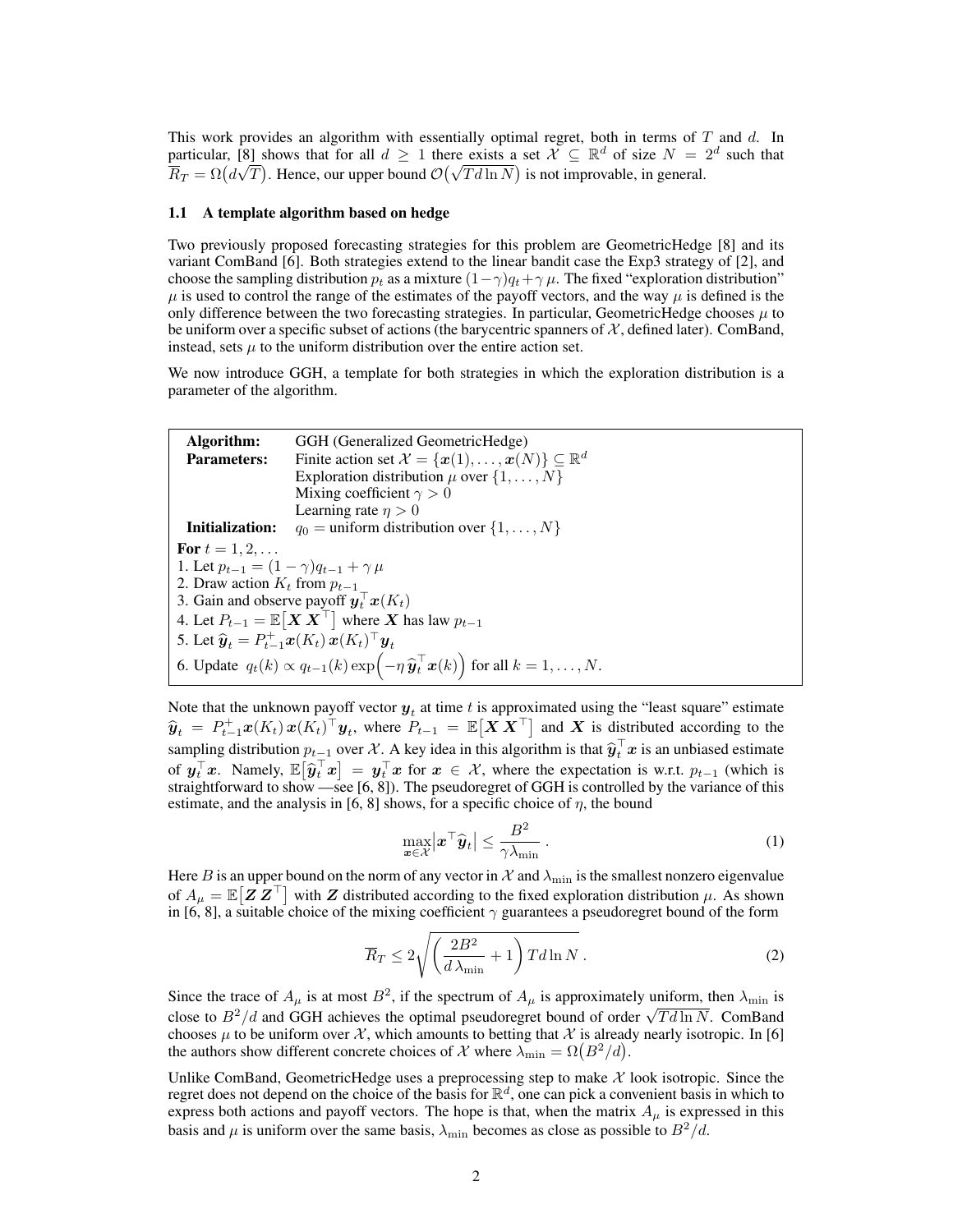The basis used by GeometricHedge are the barycentric spanners [3] of  $\mathcal{X}$ . This is a subset  $s_1, \ldots, s_d \in \mathcal{X}$  (without loss of generality, assume  $\mathcal{X}$  spans  $\mathbb{R}^d$ ) with the following properties:

- 1.  $\{s_1, \ldots, s_d\}$  spans X.
- 2. For all  $i = 1, \ldots, d$  and  $x \in \mathcal{X}$ , the *i*-th coordinate of x in the spanner basis, denoted by  $\mathbf{x}(i)$ , satisfies  $\mathbf{x}(i) \in [-1, 1]$ .

An elegant algebraic argument from [3] shows that barycentric spanners always exist.

GeometricHedge chooses  $\mu$  to be the uniform distribution over the spanners and performs an eigendecomposition of the symmetric matrix  $A_{\mu}$  with respect to the spanner basis and the induced scalar product  $\langle u, v \rangle = \sum_{i=1}^d u(i) v(i)$ . Then, if e is the eigenvector associated with any eigenvalue  $\lambda$  of that matrix,

$$
\lambda = \sum_{i=1}^d \frac{1}{d} \left\langle s_i, e \right\rangle^2 = \frac{1}{d}
$$

due to the orthonormality of eigenvectors (irrespective of the orthonormality of the spanner basis). Thus  $\mathcal X$  is isotropic under the uniform measure over the spanners. However, by definition of barycentric spanner,  $x(i) \in [-1, 1]$ . This implies  $\langle x, x \rangle \le d$  for all  $x \in \mathcal{X}$ . Hence  $B = \sqrt{d}$ , and, from (2), we have  $\overline{R}_T \leq 2\sqrt{(2d+1)Td\ln N}$ , a suboptimal bound. Using ideas from convex geometry, this work provides an optimal exploration strategy which simultaneously makes  $\mathcal X$  isotropic while controlling the maximal norm over the set of actions.

### 1.2 Infinite decisions sets and computational efficiency

If X is a compact subset of  $\mathbb{R}^d$ , then, as shown in [8], any bandit forecaster for finite action classes can be applied to infinite action sets via discretization; in particular, [8] show this construction results in pseudoregret of order  $d^{3/2}\sqrt{T}$  using  $(4dT)^{d/2}$  discretized actions.

With regards to computationally efficiency, when the size of  $X$  is infinite or exponential in d, GGH may not have an efficient implementation in general, though for important special cases (such as shortest path problems and certain dynamic programming problems) GGH can be implemented efficiently —see [6, 8]. For computationally efficiency, a third, radically different, forecasting strategy for bandit linear optimization was proposed based on the use of interior-point methods with self-concordant functions [1]. The resulting bound on the pseudoregret is  $16d\sqrt{\theta T} \ln T$ , where  $\theta = O(d)$  is the parameter of the self-concordant function; the pseudoregret implied by [1] is of the order  $d^{3/2}\sqrt{T}$  (ignoring log factors).

The results we provide here lead to a regret of  $d$ √  $T$  (up to constants and log factors) for arbitrary decision spaces (with the same discretization argument from [8]), matching the lower bound in [8]. An open question is if this rate is achievable with an efficient algorithm, which we discuss later.

## 2 An optimal exploration distribution

We use the following result from convex geometry —see [4] for a proof.

**Lemma 1** (John's theorem). Let  $K \subseteq \mathbb{R}^d$  be a convex set. The volume-minimizing ellipsoid enclos*ing* K *is the (translated) unit ball in some norm*  $\|\cdot\|$  *derived from a scalar product*  $\langle \cdot, \cdot \rangle$  *if and only* if there exists a probability distribution  $p_1^*,\ldots,p_n^*$  over the contact points  $\bm x_i^*,\ldots,\bm x_n^*$  between the *ellipsoid and* K *such that*

$$
\sum_{i=1}^n p_i^* \left\langle x_i^*, \mathbf{v} \right\rangle^2 = \frac{1}{d} \quad \text{for all } \mathbf{v} \in \mathbb{R}^d \text{ such that } \|\mathbf{v}\| = 1.
$$

Let  $\mathcal{E} = \{ v \in \mathbb{R}^d : (v - x_0)^\top H^{-1}(v - x_0) \leq 1 \}$  be the volume-minimizing ellipsoid enclosing  $\mathcal X$ . This is often called the Löwner-John ellipsoid in the literature. Define a new system of coordinates where  $v \in \mathbb{R}^d$  is represented as  $v' = H^{-1}(v - x_0)$ . Define the scalar product  $\langle u, v \rangle_H = u^\top H v$ . It is easy to see that in the new system of coordinates  $\mathcal E$  is the unit ball with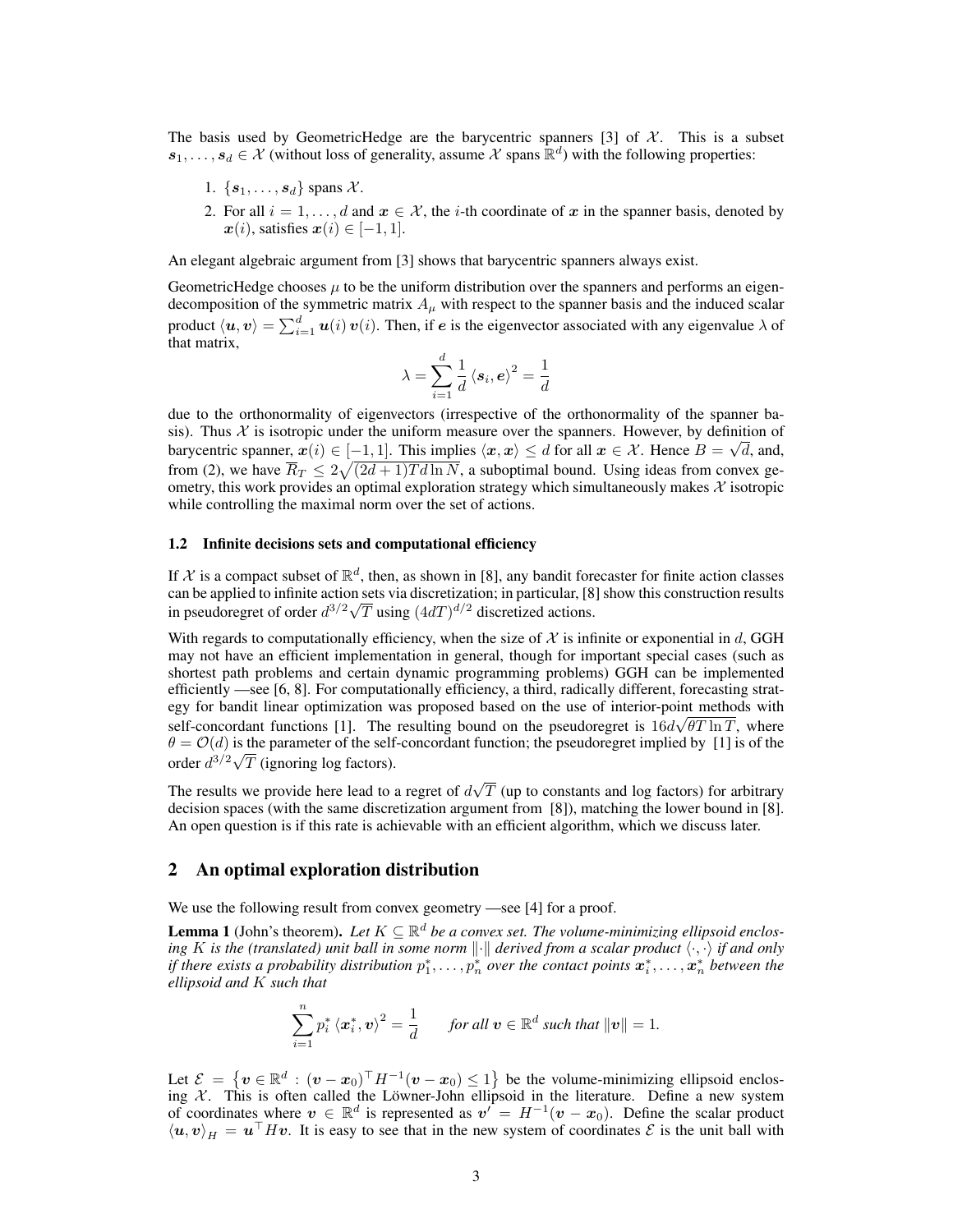respect to the above scalar product. Namely, if  $\bm{v}\in\mathcal{E}$  then  $\langle\bm{v}',\bm{v}'\rangle_H=(\bm{v}-\bm{x}_0)^\top H^{-1}(\bm{v}-\bm{x}_0)\leq 1.$ Now Lemma 1 implies that we can perform exploration in an optimal way.

**Theorem 2.** Let  $X \subseteq \mathbb{R}^d$  with  $|X| = N$  and assume  $|\mathbf{y}_t^{\top} \mathbf{x}| \leq 1$  for all  $\mathbf{x} \in \mathcal{X}$  and  $t \geq 1$ . Suppose GGH is run on  $\mathcal{X}'\equiv\big\{H^{-1}\big(\bm{x}-\bm{x}_0\big)\,:\,\bm{x}\in\mathcal{X}\big\}$  with scalar product  $\left\langle\cdot,\cdot\right\rangle_H$  and exploration distri- ${\it button}$   $\mu=(p_1^*,\ldots,p_n^*)$  over the contact points  $\{ \bm x_i^*,\ldots,\bm x_n^* \}\subseteq \mathcal{X}'$  . If  $GGH$  parameters are chosen as  $\eta=\sqrt{(\ln N)/(3dT)}$ ,  $\gamma=d\eta$ , then its pseudoregret after  $T$  steps satisfies  $\overline{R}_T\leq$ √  $12Td\ln N$ .

*Proof.* Note that  $\langle y_t, x' \rangle_H = y_t^\top H \, H^{-1} (x - x_0) = y_t^\top x - y_t^\top x_0$  for any  $x' \in \mathcal{X}'$ . Since the regret is invariant with respect to the choice of the origin, we do not lose any generality by running GGH on X' and computing payoffs as  $\langle y_t, x' \rangle_H$ . Since X' is enclosed by the unit ball, we immediately have  $\langle x', x' \rangle_H \le 1$  for all  $x' \in \mathcal{X}'$ , so that  $B = 1$ . Moreover, the choice of  $\mu$  and Lemma 1 ensures that  $\langle v, A_\mu v\rangle_H = \sum_{i=1}^n p_i \langle x_i^*, v\rangle_H^2 = \frac{1}{d}$  for all  $v \in \mathbb{R}^d$  such that  $\langle v, v\rangle_H = 1$ . This implies  $\lambda_{\min} = \frac{1}{d}$ . From (2) we then obtain the desired bound.

# 3 Computational issues

If  $X$  is given by a finite set of points, then there is a polynomial time algorithm for computing a constant factor approximation to the Löwner-John ellipsoid [9] (and this approximate basis will provide the same order of regret). However, if  $X$  is specified by the intersection of half spaces, then obtaining such a constant factor approximation to this ellipsoid is NP-hard in general [10]. Here, it is possible to efficiently compute an ellipsoid where the factor of  $\frac{1}{d}$  is replaced by  $\frac{1}{d^{3/2}}$  in Lemma 1 [9], which leads to a slightly worse dependence on  $d$  in the regret bound.

In special cases, we conjecture that Löwner-John ellipsoid may be computed efficiently, as for certain problems, there are efficient implementations of GeometricHedge that lead to optimal rates (such as shortest path problems and other settings where dynamic programming solutions exists).

# 4 Application to bandits with experts

Consider the following model of linear bandits with N experts. At each time step  $t = 1, 2, \ldots$ , each expert  $i = 1, ..., N$  suggests an action  $x_i(i) \in \mathbb{R}^d$ . The pseudoregret of a randomized linear bandit algorithm choosing expert  $I_t \in \{1, \ldots, N\}$  a time t is defined by

$$
\overline{R}^{\mathrm{exp}}_{T} = \max_{i=1,...,N}\sum_{t=1}^{T}\mathbb{E}\big[\boldsymbol{y}_t^{\top}\boldsymbol{x}_t(i) - \boldsymbol{y}_t^{\top}\boldsymbol{x}_t(I_t) \big]
$$

where the expectation is w.r.t. the algorithm's internal randomization and  $y_1, y_2, \ldots \in \mathbb{R}^d$  is any sequence of payoff vectors such that  $|\mathbf{y}_t^{\top} \mathbf{x}_t(i)| \leq 1$  for all  $t = 1, 2, \dots$  and  $i = 1, \dots, N$ .

**Corollary 3.** There exists a randomized algorithm for linear bandits with experts such that  $\overline{R}_T^{\exp} \leq$  $\sqrt{12T d \ln N}$ .

*Proof.* We apply a variant of GGH in which the exploration distribution  $\mu$  changes over time. Let  $\mathcal{X}_t = \{ \boldsymbol{x}_t(1), \dots, \boldsymbol{x}_t(N) \} \subseteq \mathbb{R}^d$  and let  $\mathcal{X}_t' = \{ H_t^{-1}(\boldsymbol{x}_t(k) - \boldsymbol{x}_{t,0}) : k = 1, \dots, N \}$ , where  $H_t$  and  $x_{t,0}$  are defined with respect to the the volume-minimizing ellipsoid  $\mathcal{E}_t$  enclosing  $\mathcal{X}_t$ . The algorithm chooses  $\mu_t$  defined by the contact points for  $\mathcal{X}'_t$  and then draws an action by calling GGH with  $\mu_t$  as exploration distribution. Then, it feeds to GGH the payoff vector estimate at time t using  $\langle \cdot, \cdot \rangle_H$ . Since condition (1) holds at each time step, the pseudoregret after T rounds has the same bound as GGH (Theorem 2). bound as GGH (Theorem 2).

For example, let each expert  $i = 1, ..., N$  be associated with a fixed payoff vector  $y(i) \in \mathbb{R}^d$  and the suggested action be defined by  $x_t(i) = \operatorname{argmax}_{x \in S_t} y(i)^\top x$  where  $S_t \subseteq \mathbb{R}^d$  is an arbitrary "context set". This can be viewed as a natural nonstochastic variant of the contextual linear bandit model of [7]. Another notable special case is the d-armed bandit problem with expert advice, where we can view the suggested actions as the corners of the d-dimensional simplex. Here, the EXP4 we can view the suggested actions as the corners of the a-dimensional simplex. Here, the EXP4 algorithm of [2] achieves a regret of order  $\sqrt{Td\ln N}$ . Interestingly, the regret achievable in the more general  $d$ -dimensional linear optimization setting is no worse than in the  $d$ -armed bandit setting.